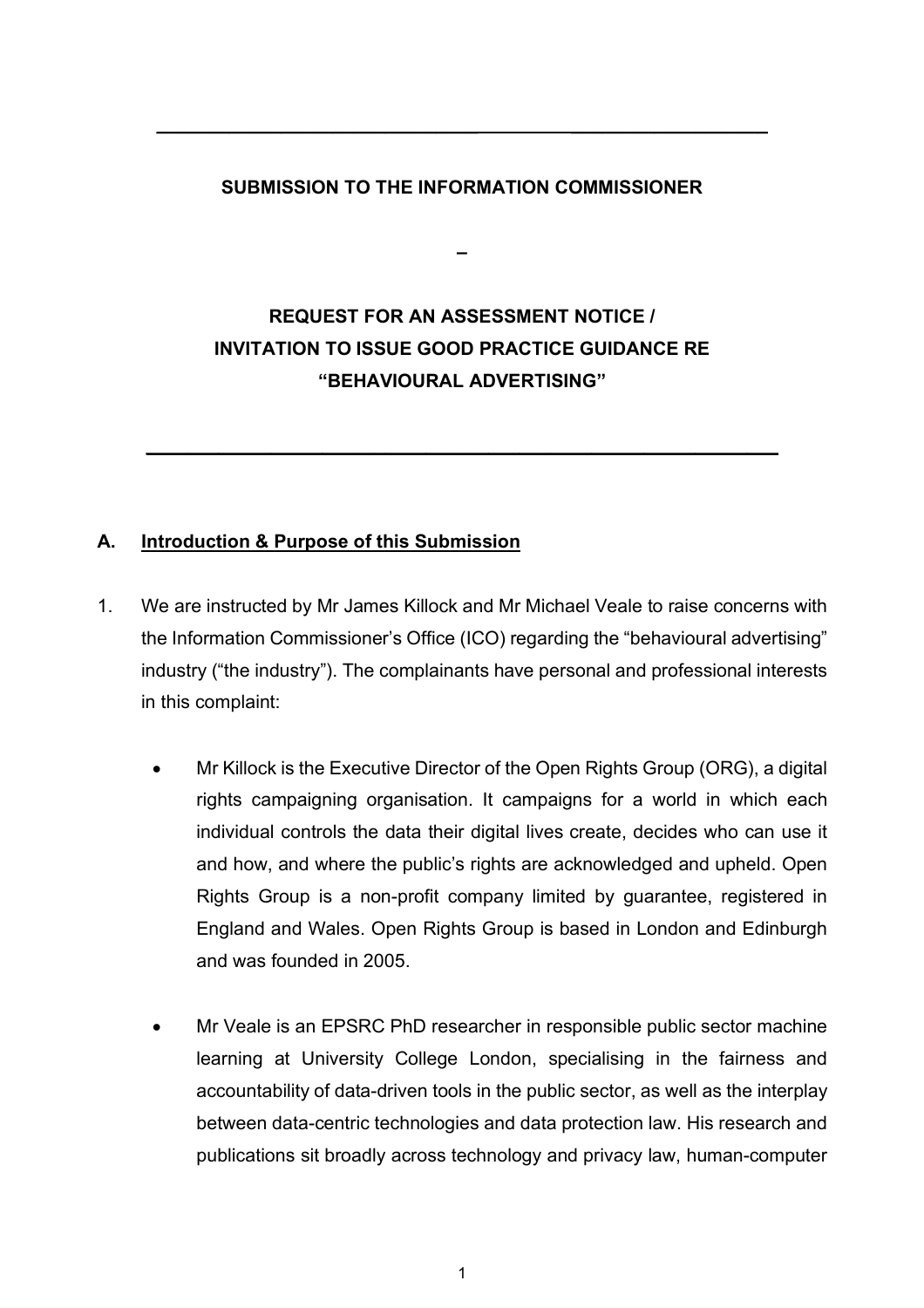interaction, computer science and science-policy. His research in these areas has been used by international agencies, regulators and governments, picked up in the media, and debated in Parliament.

- 2. The purpose of the submission is to seek action by the ICO that will protect individuals from wide-scale and systemic breaches of the data protection regime by Google and others in the industry. It is supported by the accompanying statement of Dr Johnny Ryan (**"the Ryan Report"**).
- 3. There are two main systems underpinning the "online behavioural advertising" system, both operating on a specification named "real time bidding" (RTB):
	- **"OpenRTB"**  Used by virtually every significant company in the online media and advertising industry.
	- **"Authorized Buyers"** Google's proprietary RTB system. It was recently rebranded from "DoubleClick Ad Exchange" (known as "AdX") to "Authorized Buyers".
- 4. Both systems operate to provide personalised advertising on websites. As detailed in the Ryan report, "every time a person loads a page on a website that uses programmatic advertising, personal data about them are broadcast to tens - or hundreds - of companies".
- 5. However, there are three key, related, causes for significant concern.
	- i. **First**, what started as an industry focused on assisting with personalised advertising has spawned a mass data broadcast mechanism that:
		- a. gathers a wide range of information on individuals going well beyond the information required to provide the relevant adverts; and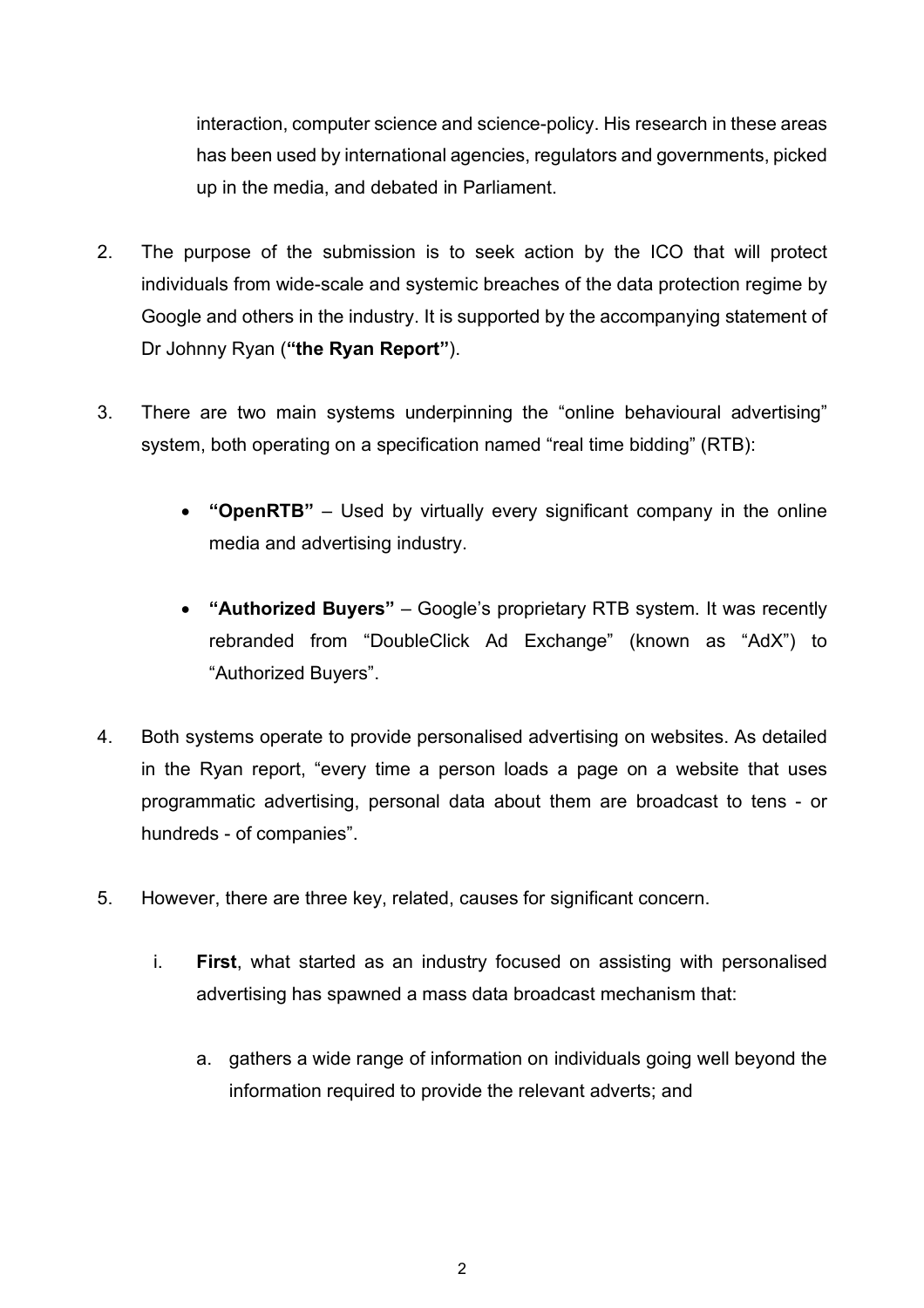b. provides that information to a host of third parties for a range of uses that go well beyond the purposes which a data subject can understand, or consent or object to.

There is no legal justification for such pervasive and invasive profiling and processing of personal data for profit.

- ii. **Second**, the mechanism does not allow the industry to control the dissemination of personal information once it has been broadcast (or at all). The sheer number of recipients of such data mean that those broadcasting it cannot protect against the unauthorised further processing of that data, nor properly notify data subjects of the recipients of the data. The personal data is simply not secure once broadcast and the technical and organisational safeguards that have been put in place serve to show that data breaches are inherent in the design of the industry. This concern applies irrespective of whether the processing of personal data and information sharing is undertaken in pursuit of personalised advertising. Unfair processing without sufficient safeguards is not compliant with data protection regulations.
- iii. **Third**, the data may very often include special category data. The websites that individuals are browsing may contain indicators as to their sexuality, ethnicity, political opinions etc. Such indicators might be explicit, or so effectively and easily inferred with high accuracy using modern analytic techniques that they are effectively explicit. <sup>1</sup> The speed at which RTB occurs means that such special category data may be disseminated without any consent or control over the dissemination of that data. Given that such data is likely to be disseminated to numerous organisations who would look to amalgamate such data with other data, extremely intricate profiles of

 <sup>1</sup> See, Guidelines on Automated individual decision-making and Profiling for the purposes of Regulation 2016/679 (wp251rev.01) "Profiling can create special category data by inference from data which is not special category data in its own right but becomes so when combined with other data. For example, it may be possible to infer someone's state of health from the records of their food shopping combined with data on the quality and energy content of foods." It should also be noted (as confirmed by the CJEU in *Nowak*) that even data, such as inferences, that relates to an individual but is inaccurate remains personal data. If this were not true, the 'right to rectification' could never be used.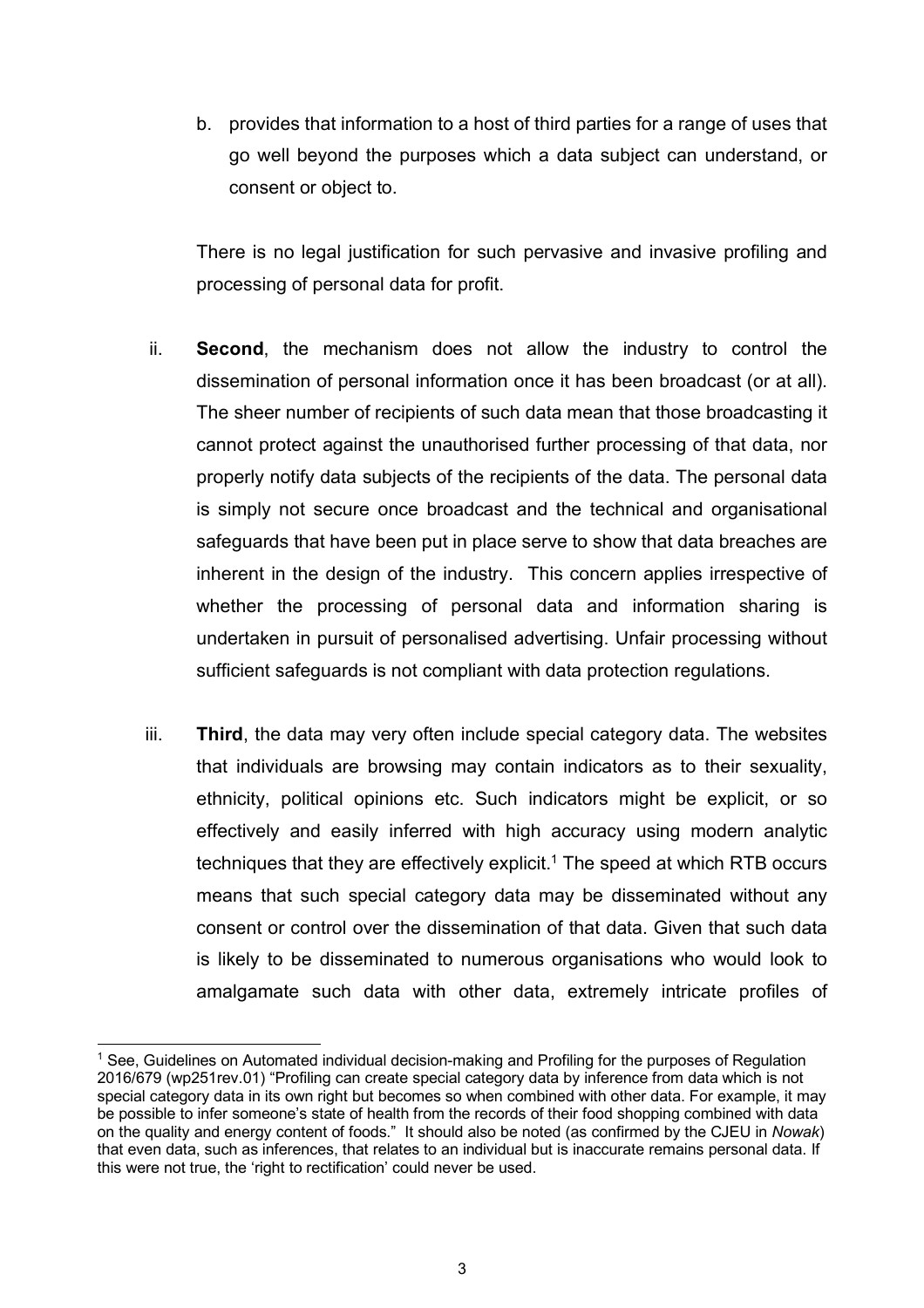individuals can be produced without the data subject's knowledge, let alone consent. The industry facilitates this practice and does not put adequate safeguards in place to ensure the integrity of that personal (and special category) data. Further, individuals are unlikely to know that their personal data has been so disseminated and broadcast unless they are somehow able to make effective subject access requests to a vast array of companies.<sup>2</sup> It is not clear whether those organisations have a record of compliance with such requests. Without action by regulators, it is impossible to ensure industry-wide compliance with data protection regulations.

- 6. In the light of these ongoing breaches of the relevant regulations and statutes detailed below, the Information Commissioner is invited to:
	- i. Consider the detailed submissions provided herein and the Ryan Report, and commence an investigation into the specified concerns regarding the behavioural advertising industry. It is essential that the systemic nature of the breaches detailed in this complaint be recognised if the breaches are to be combatted.
	- ii. Initiate a wider industry investigation into the data protection practices by the industry. We invite the Information Commissioner to exercise her powers under Chapter VII of the General Data Protection Regulation ('**GDPR**') to liaise with other data protection authorities to conduct a joint investigation into the practice. As detailed further below, similar complaints have been lodged with data protection authorities in other EU Member States.
	- iii. In addition, we invite the Commissioner to investigate the systemic and widespread issues and concerns raised in this complaint in accordance with the ICO's statutory mandate under section 146 of the Data Protection Act ('**DPA**'), and to carry out an assessment of whether the industry is complying

 $2$  This problem is aggravated by the fact that companies are largely unknown and inaccessible to data subject as the controllers that initially collect the information rarely provide explicit information on the recipients, or even categories of recipients of information, and the recipients do not inform data subjects of the receipt of this data in line with their Article 14 obligations.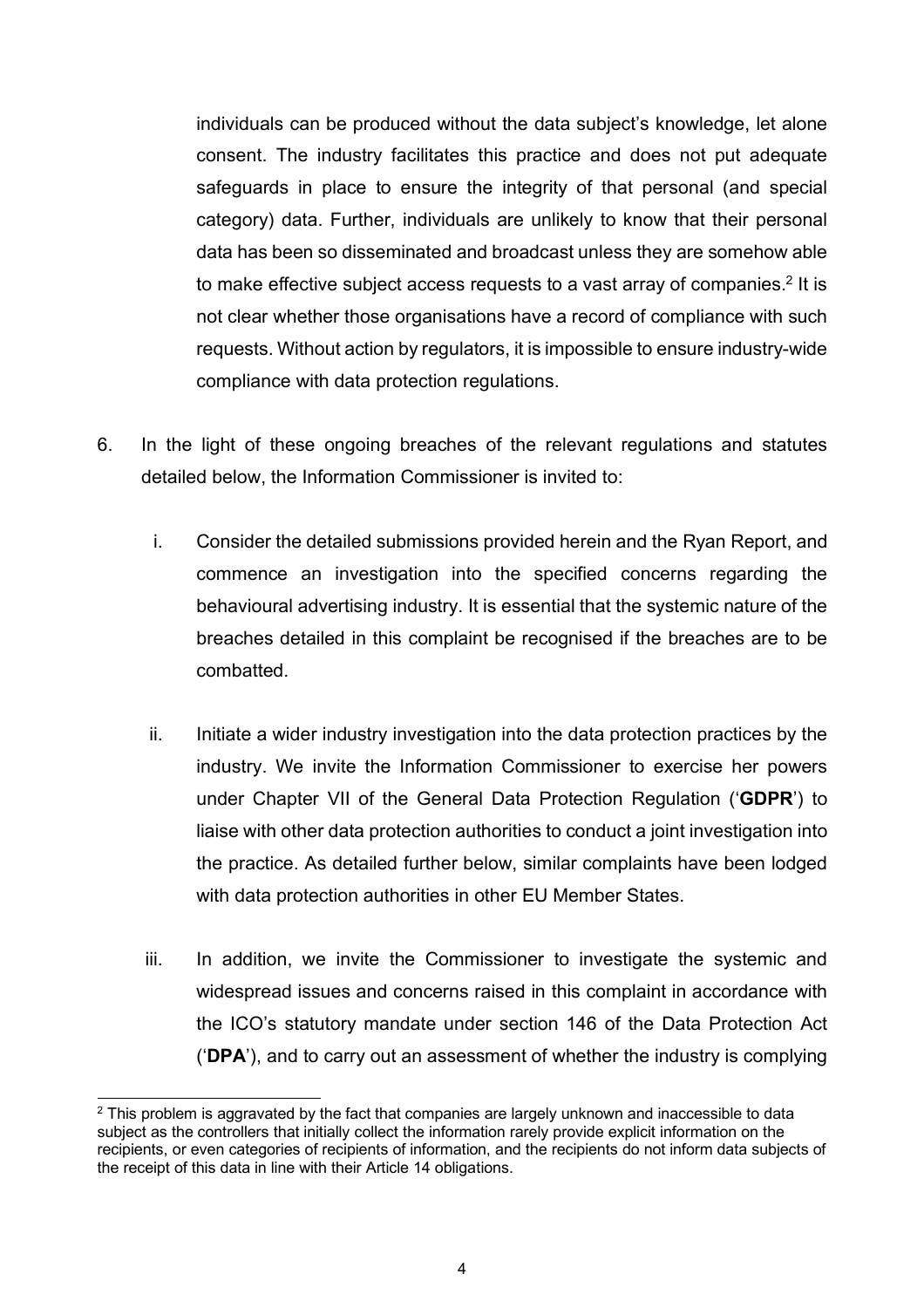with relevant data protection legislation. Furthermore, we invite the Commissioner to exercise her discretion under section 129 of the DPA and seek a consensual audit of the industry and issue appropriate codes of practice / guidance pursuant to section 128 of the DPA – and, if necessary, take enforcement action.

7. The action sought from the Commissioner is detailed at paragraphs 48 – 53 below.

# **B. Background**

8. The background to the industry is set out in the enclosed report from Dr Ryan (the Ryan Report). We refer the Commissioner to that report for a detailed explanation of the industry, how it operates and the data protection concerns inherent in the system.

# **C. Policies and procedures**

9. The industry has a trade association that sets parameters and designs for use. The association is the Interactive Advertising Bureau (IAB). The IAB's European branch, IAB Europe, has set an industry standard policy and procedure for Europe ('**IAB Europe**'). In addition, Google's dominance of the market means that Authorized Buyers has its own procedure and policy. We address each in turn.

# *i. IAB Europe*

- 10. IAB Europe has created a "Europe Transparency & Consent Framework" (the Framework).<sup>3</sup> That Framework is predicated on the idea of collecting consent from a data subject for all subsequent data sharing to third parties during the RTB process.
- 11. There is a fundamental flaw inherent in the design of the system. The Framework expressly recognises that once an individual's data is broadcast, the data controller

 <sup>3</sup> http://www.iabeurope.eu/tcfdocuments/documents/legal/currenttcfpolicyFINAL.pdf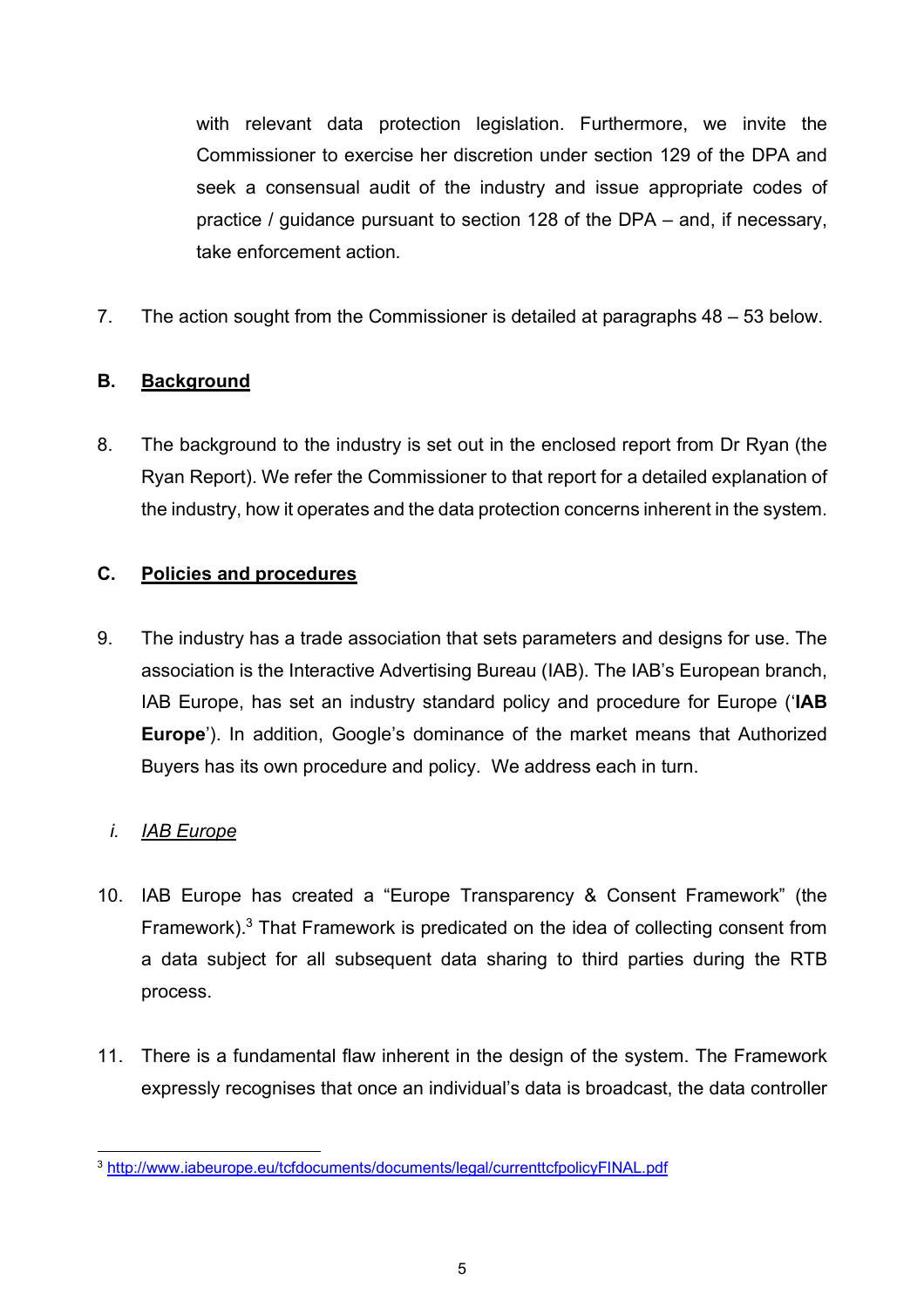(and, by implication, the data subject) loses all control over how that data is used. Indeed, the Framework accepts that even where a recipient of data is acting outside of the law it may continue to provide data to that recipient.<sup>4</sup> Once the controller forgoes control, the subject loses all semblance of a mechanism to determine how that data is then used. Once lost, control over that data is forever lost in the data brokerage ether.

- 12. That data is then passed to a vast ecosystem of data brokers and advertisers. Those third parties can then use that data in any way they determine, without the data subject having any say, knowledge or control over that subsequent use. The uses of such data are vast; it may be amalgamated with other data or the data may be used to profile the data subject for numerous ends. The end uses of such data may therefore be uses that were not expressed by the controller in their interaction with the data subject. Such end uses may be distressing for the data subject, if they were ever to find out.<sup>5</sup> Indeed, there is no possible way for the controller to express all the end uses, as it is not in the controllers' gift once that data is broadcast. The problem is inherent in the design of the industry.
- 13. Furthermore and as detailed in the report by Dr Ryan, the data being processed may include special category data. That such data is passed without any control is therefore of heightened concern.
- 14. A further concern within the Framework is that is it designed to remove control over personal data once it is broadcast. The Framework anticipates that those broadcasting the personal data may broadcast it to third parties, where there is no consent to do so. The Framework states (emphasis added):

 <sup>4</sup> The framework states (emphasis added) "If a CMP reasonably believes that a Vendor is not in compliance with the Specification, the Policies, or the law, it must promptly file a report with the MO according to MO procedures and **may**, as provide for by MO procedures, pause working with a Vendor while the matter is addressed." This provides an absolute discretion to the controller to continue to process and disseminate personal data, even if that controller is aware that the recipient is acting in breach of data protection regulations.

<sup>&</sup>lt;sup>5</sup> At para XX of the Ryan Report, it is made clear that the now notorious Cambridge Analytica are but one example of the sorts of end recipients of the data.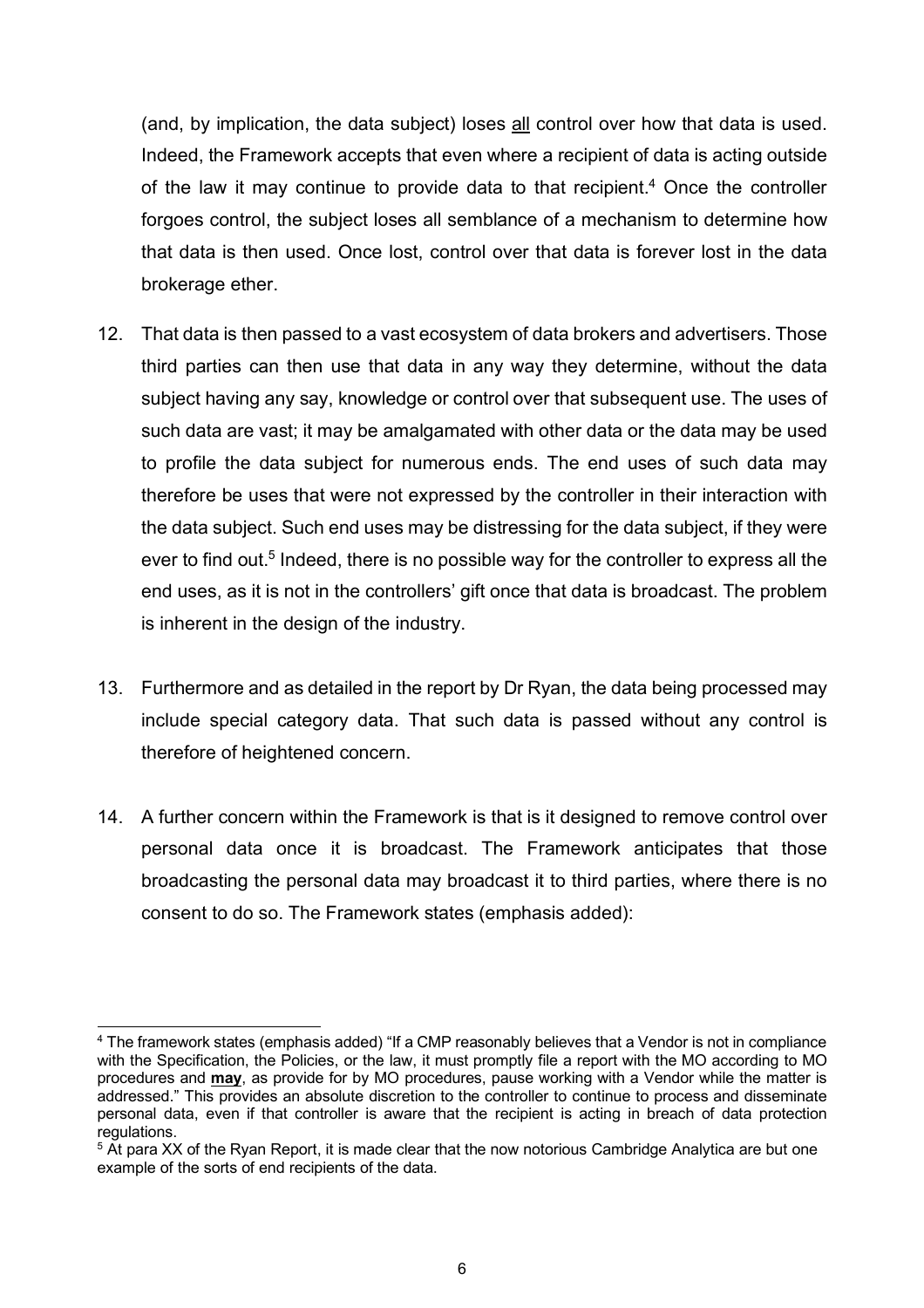*"A Vendor may choose not to transmit data to another Vendor for any reason, but a Vendor must not transmit data to another Vendor without a justified basis for relying on that Vendor's having a legal basis for processing the personal data.*

*If a Vendor has or obtains personal data and has no legal basis for the access to and processing of that data, the Vendor should quickly cease collection and storage of the data and refrain from passing the data on to other parties, even if those parties have a legal basis."*

- 15. Those broadcasting the personal data are accordingly afforded discretion to rely on a "justified basis for relying on that Vendor's having a legal basis for processing personal data." In turn, a data subject's consent setting could be sidestepped. A Vendor could take a discretionary view on an unspecified "justified basis" for considering that there is a lawful ground to provide personal data to a third party, even where an individual has specifically refused consent. The entire system therefore relies on the discretion and judgment of the Vendor based on vague terms with ill-defined parameters, rather than the desire, knowledge or consent of the data subject.
- 16. In summary, the Framework gives discretion to the Vendor, rather than considering the data subject's position. This is contrary to the legal requirements under the GDPR and seeks to shoehorn in a workaround consent, in circumstances where the Framework is aware that consent will be hard to come by. Indeed, given the possible processing of special category data, there is an understandable basis to seek to retain some form of vendor discretion. Regrettably, that basis proffers no more than a fig leaf of concern to individual data rights. There is no plausible reading of the Framework that adequately addresses and protects individual rights.
- 17. We note that IAB Europe have very recently issued a press release, suggesting a reformatting of the Framework. However, those proposals are not identified and the details within the press release do not adequately address the concerns herein.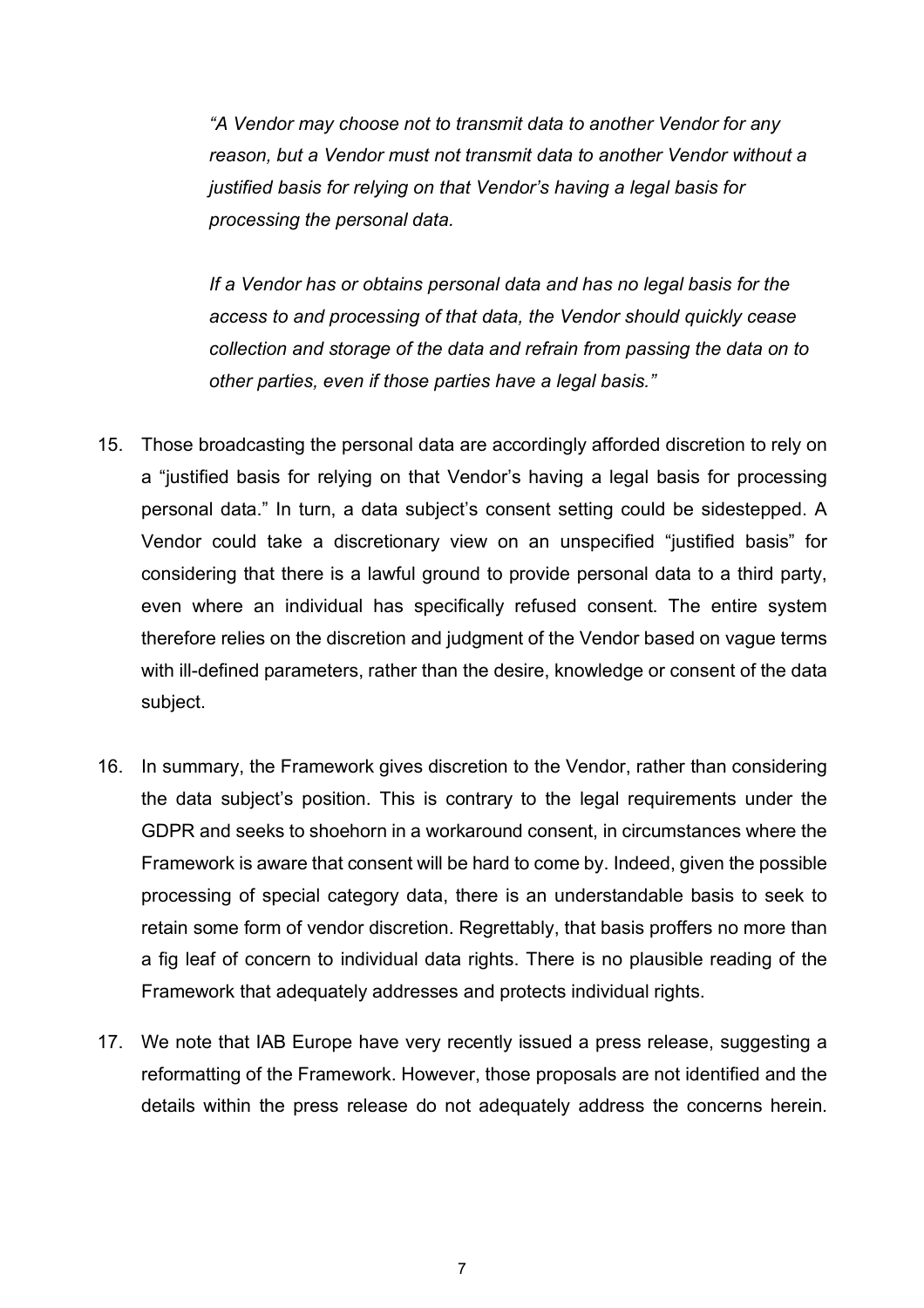Rather, that press release suggests that it is an apt time for the ICO to investigate the wider industry, to ensure a consistent and data protection compliant practice.

#### *ii. Authorized Buyers*

- 18. Authorized Buyers has a "Guideline" <sup>6</sup> and terms of business for usage. The Guideline raises a number of concerns.
- 19. The Guideline shifts responsibly for data protection from the controller to the third parties who receive the data. For instance, the Guidance states that (sic):

## *RTB Callout Data Restriction*

*Buyer may store the encrypted cookie ID and mobile advertising identifier for the purpose of evaluating impressions and bids based on user-data previously obtained by the Buyer. All other callout data except for Location Data may be retained by Buyer after responding to an ad call for the sole purpose of forecasting the availability of inventory through the Authorized Buyers program. Buyer is permitted to retain callout data only for the length of time necessary to fulfill the relevant purposes stated above, and in any event, for no longer than 18 months.* 

*Unless Buyer wins a given impression, it must not: (i) use callout data for that impression to create user lists or profile users; (ii) associate callout data for that impression with third party data; or (iii) share rate card data in any form, including but not limited to aggregate form, with third parties.*

#### *Data Protection*

*If Buyer accesses, uses, or processes personal information made available by Google that directly or indirectly identifies an individual and that* 

 <sup>6</sup> https://www.google.com/doubleclick/adxbuyer/guidelines.html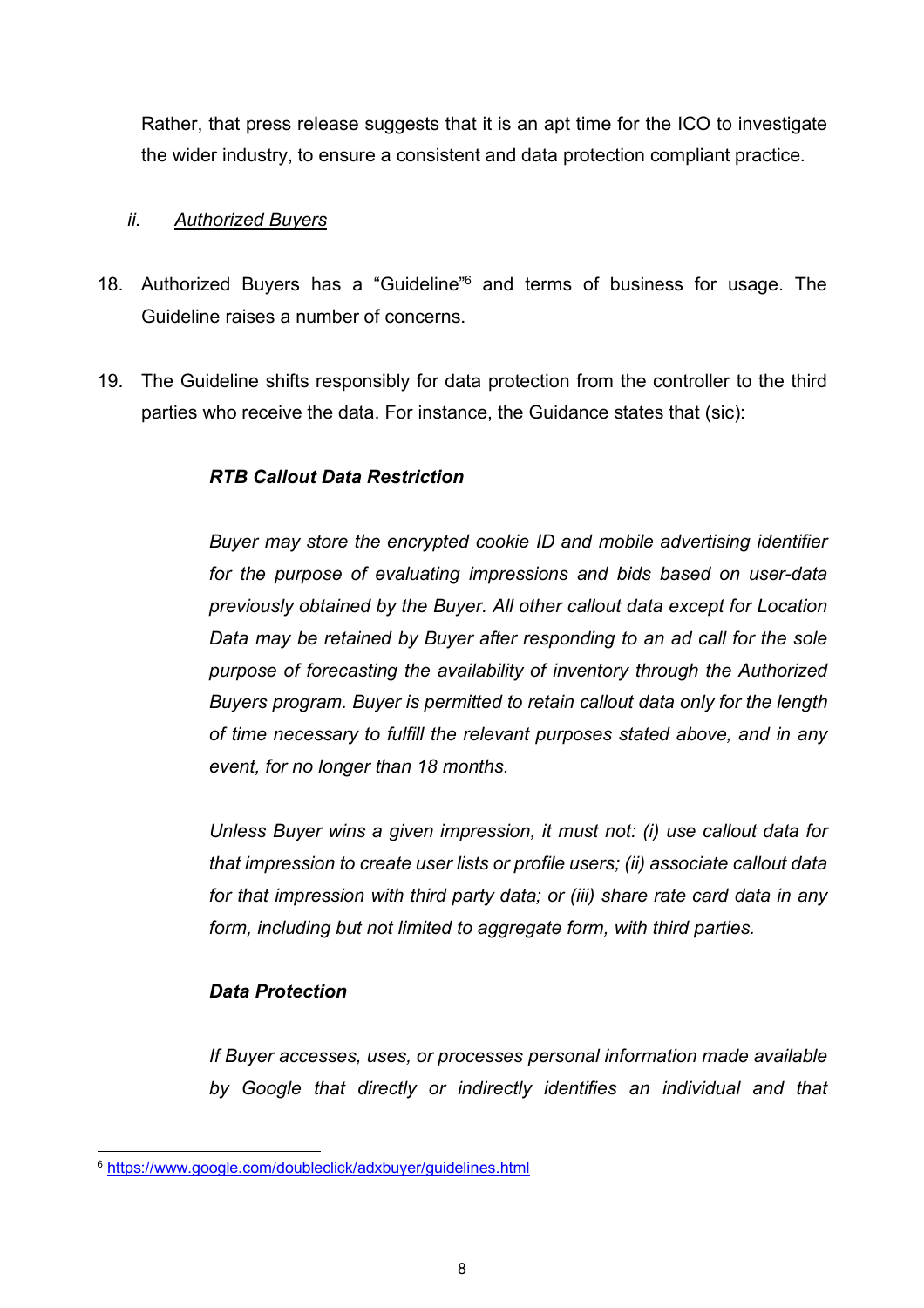*originated in the European Economic Area ("Personal Information"), then Buyer will:* 

- *comply with all privacy, data security, and data protection laws, directives, regulations, and rules in any applicable jurisdiction;*
- *use or access Personal Information only for purposes consistent with the consent obtained by the individual to whom the Personal Information relates;*
- *implement appropriate organizational and technical measures to protect the Personal Information against loss, misuse, and unauthorized or unlawful access, disclosure, alteration and destruction; and*
- *provide the same level of protection as is required by the EU-US Privacy Shield Principles.*

*Buyer will regularly monitor your compliance with this obligation and immediately notify Google in writing if Buyer can no longer meet (or if there is a significant risk that Buyer can no longer meet) this obligation, and in such cases Buyer will either cease processing Personal Information or immediately take other reasonable and appropriate steps to remedy the failure to provide an adequate level of protection.* 

- 20. This passage suggests that once the personal data is transferred to a Buyer, Authorized Buyer has no effective control over how that data is used. Rather, it is accepted that the third party (the Buyer) is free and able to utilise that data. The only restrictions imposed are contractual, and it is unclear to what extent these actually are, or could be, enforced. The same is true of Google's "Google Ads Controller-Controller Data Protection Terms".7
- 21. Furthermore, even the restrictions that are imposed are caveated. For example, in the Guideline it is not clear what restrictions are imposed if a Buyer is successful with their bid, as the restrictions are only placed on unsuccessful bidders (i.e. "Unless

 <sup>7</sup> https://privacy.google.com/businesses/controllerterms/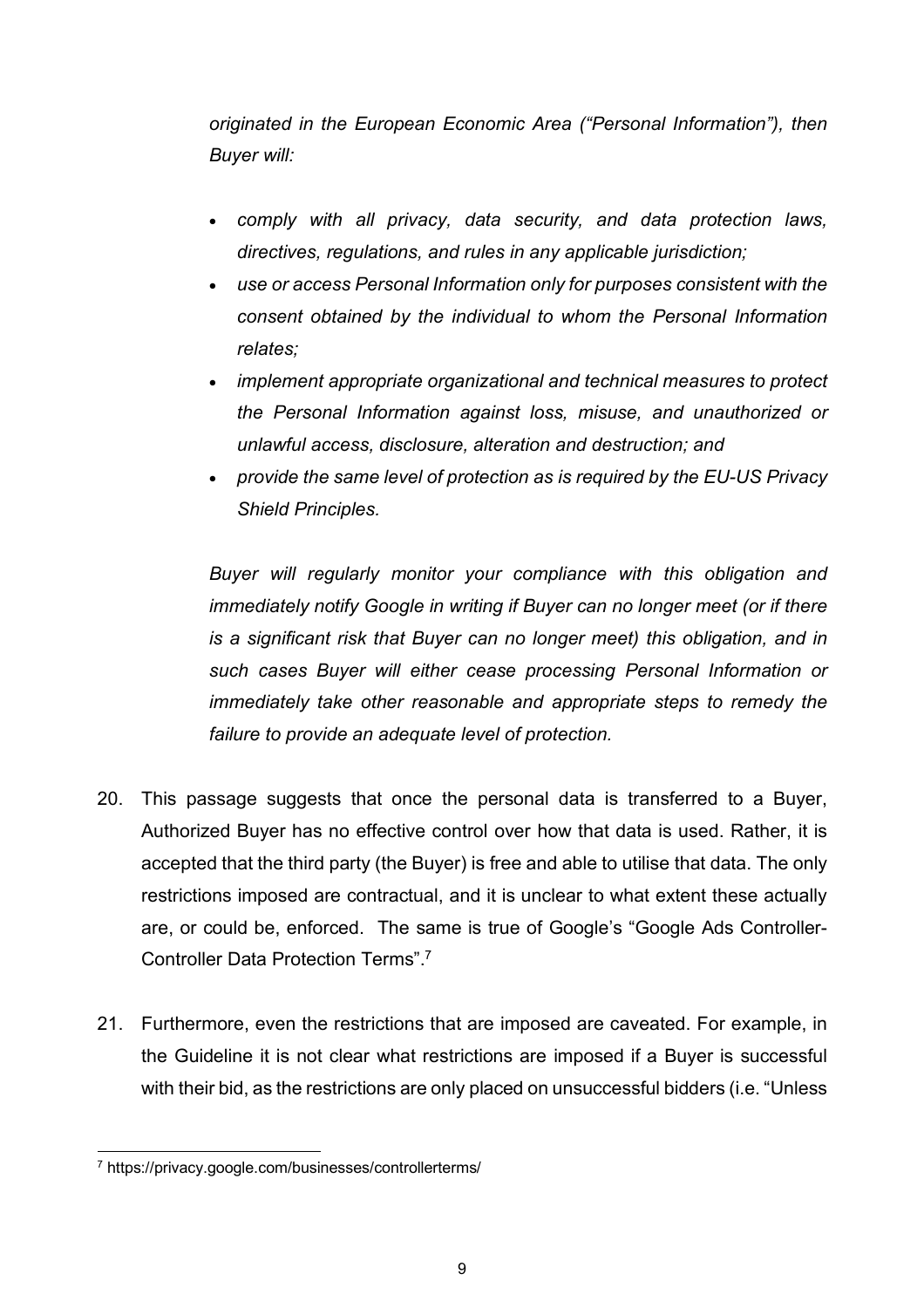Buyer wins a given impression, it must not…"). The apparent absence of control gives rise to serious concerns about technical and organisational security over the relevant data.

22. Furthermore, the efficacy of the data protection policy depends solely on the third party volunteering a breach to Authorized Buyer. There are therefore insufficient technical safeguards to protect personal data.

# **D. The problems: Legal concerns over Framework and Guidelines**

- 23. The background set out above demonstrates that the processing conducted by the industry gives rise to a substantial risk of on-going breaches of the DPA and GDPR. The Commissioner's guidance on security of data confirms that the ICO will consider industry frameworks when considering whether to take regulatory action.<sup>8</sup> The Commissioner is accordingly invited to consider the IAB Framework and Google's Guidelines when considering the need for regulatory action.
- 24. We consider that a number of the data protection principles set out in Article 5 GDPR are engaged. However, at this stage and pending consideration by the ICO of this initial submission, we do not set out exhaustively these concerns. Our view is that the primary focus should be on the lawfulness of the policies and frameworks referred to above, rather than on specific instances of breaches. We summarise our primary concerns below.

## *i. Integrity and confidentiality*

- 25. Our principal concern is that the current frameworks and policies relating to the industry fail to provide adequate protections against unauthorised, and potentially unlimited, disclosure and processing of personal data.
- 26. Article 5(1)(f) of the GDPR requires data to be "processed in a manner that ensures appropriate security of the personal data, including protection against unauthorised

 <sup>8</sup> https://ico.org.uk/for-organisations/guide-to-the-general-data-protection-regulation-gdpr/security/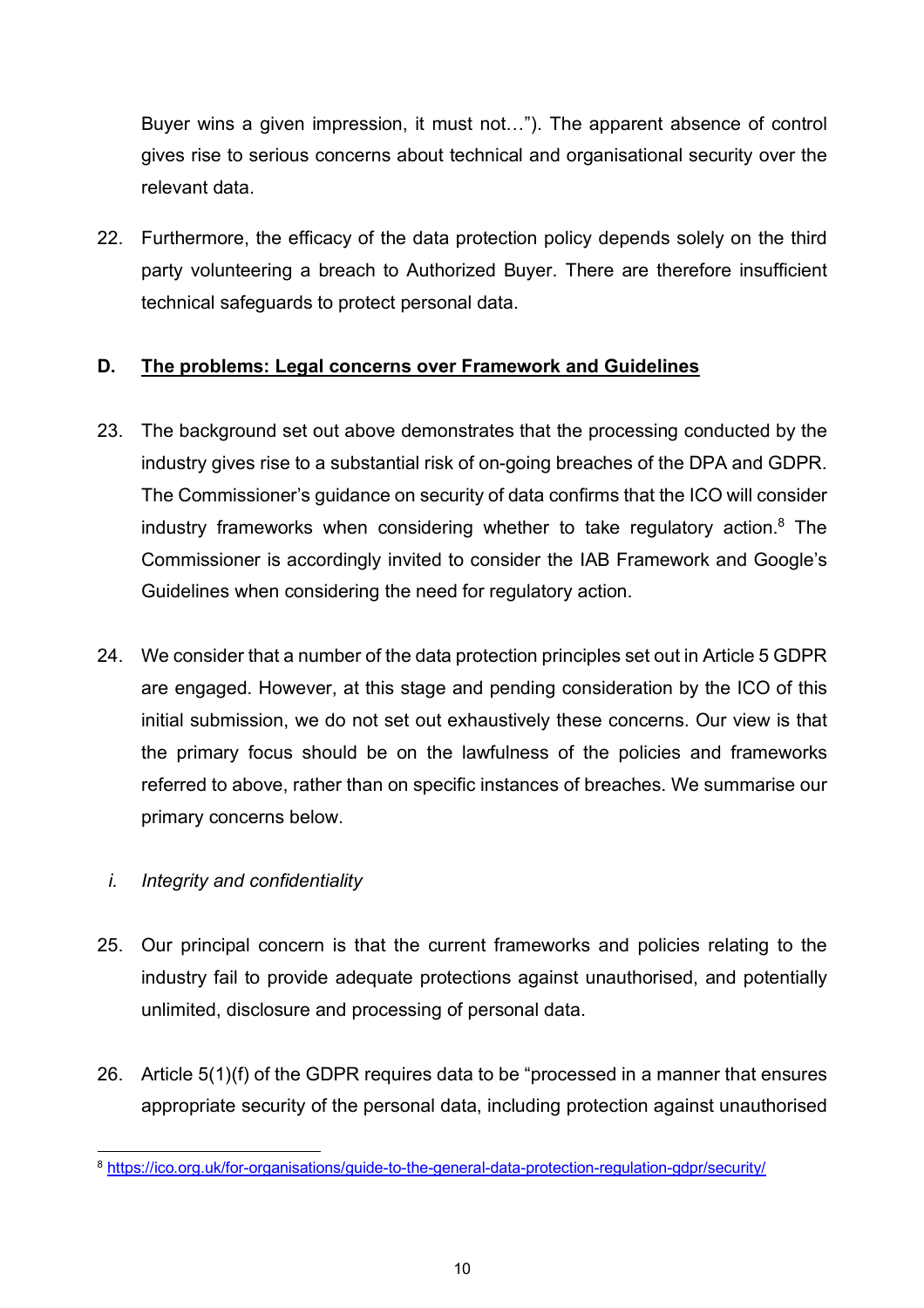or unlawful processing and against accidental loss, destruction or damage, using appropriate technical or organisational measures ('integrity and confidentiality')."

- 27. IAB Europe's Framework, and Google's Guidelines, do not provide adequate "integrity and confidentiality" over personal data, in particular as they do not:
	- a. Require notification to data subjects of the dissemination of their data or of any intention or decision to broadcast their data to every recipient.
	- b. Afford individuals an opportunity to make representations to vendors / recipients of data in respect of how their personal data may be used.
	- c. Grant a formal right to data subjects to object to the use of their data by those individual third parties.
	- d. Provide for any, or any sufficient, control to prevent unlawful and / or authorised further usage.
	- *ii. Lawfulness and fairness of processing*
- 28. Article 5(1)(a) requires personal data to be processed lawfully and fairly. Article 6 delimits the circumstances in which lawful processing of personal data occurs. There are only two exceptions under Article 6(1) potentially applicable to the industry:
	- i. the data subject has given consent to the processing of his or her personal data for one or more specific purposes; or
	- ii. processing is necessary for the purposes of the legitimate interests pursued by the controller or by a third party, except where such interests are overridden by the interests or fundamental rights and freedoms of the data subject which require protection of personal data, in particular where the data subject is a child.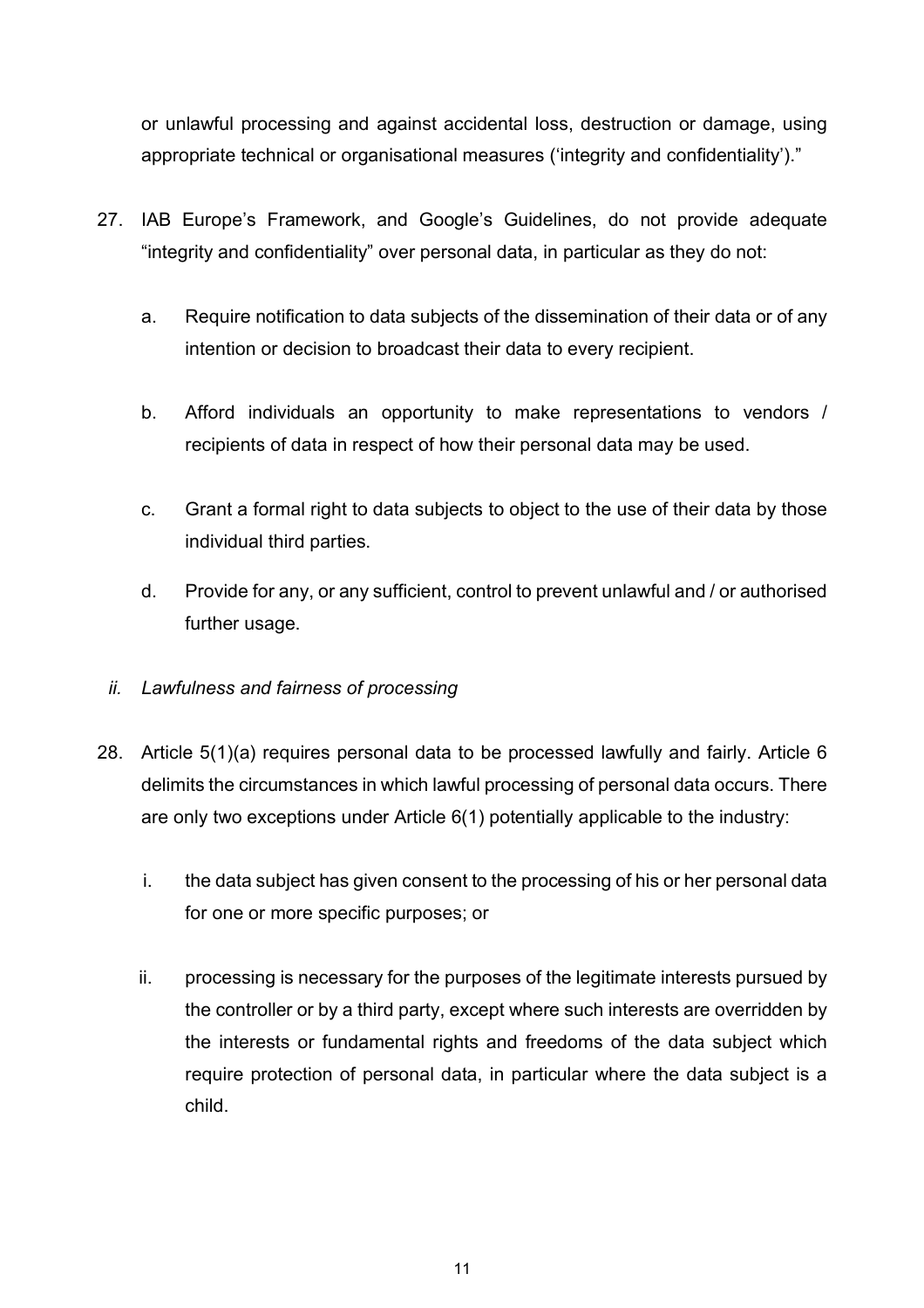- 29. Consent is the primary driver of lawful processing. The industry is inherently incapable of obtaining appropriate consent, as recognised by the Framework. This is particularly true for the intermediaries, who may have no direct contact with data subjects.
- 30. Any reliance on legitimate interests for widely broadcast RTB bid requests would be misplaced. Any such legitimate interest is not absolute and would be overridden by "the interests or fundamental rights and freedoms of the data subject which require protection of personal data." In particular, providing data subjects' personal data to a vast array of third companies, with unknown consequences and without adequate safeguards in place, cannot be justified as necessary and/or legitimate, taking into account the potential impact on the rights and freedoms of the data subjects.
- 31. Further, pursuant to Article 9 of the GDPR, processing of "special categories" of personal data require explicit consent if that data has not been "manifestly made public" by the data subject and no other exception applies. Nevertheless, the IAB Framework and the Authorized Buyers Guidelines allow the industry to process data without consent, including actual or inferred data about racial/ethnic origin, political opinions, religious/philosophical beliefs, trade union membership, health, sex life or sexual orientation, genetic or biometric data processed for unique identification purposes. In the absence of explicit consent for such processing, the practices would be in breach of Article 9 of the GDPR.
- 32. Furthermore, explicit consent is required where significant, solely automated decisions are made relating to an individual. The Article 29 Working Party<sup>9</sup> identify occasions where behavioural advertising, as conducted by the industry, could be considered as having "significant effects" for the purpose of Article 22 of the GDPR.

<sup>&</sup>lt;sup>9</sup> Supra, footnote 1, at 22: "In many typical cases the decision to present targeted advertising based on profiling will not have a similarly significant effect on individuals, for example an advertisement for a mainstream online fashion outlet based on a simple demographic profile: 'women in the Brussels region aged between 25 and 35 who are likely to be interested in fashion and certain clothing items'. However it is possible that it may do, depending upon the particular characteristics of the case, including:

the intrusiveness of the profiling process, including the tracking of individuals across different websites, devices and services;

the expectations and wishes of the individuals concerned;

the way the advert is delivered; or

using knowledge of the vulnerabilities of the data subjects targeted.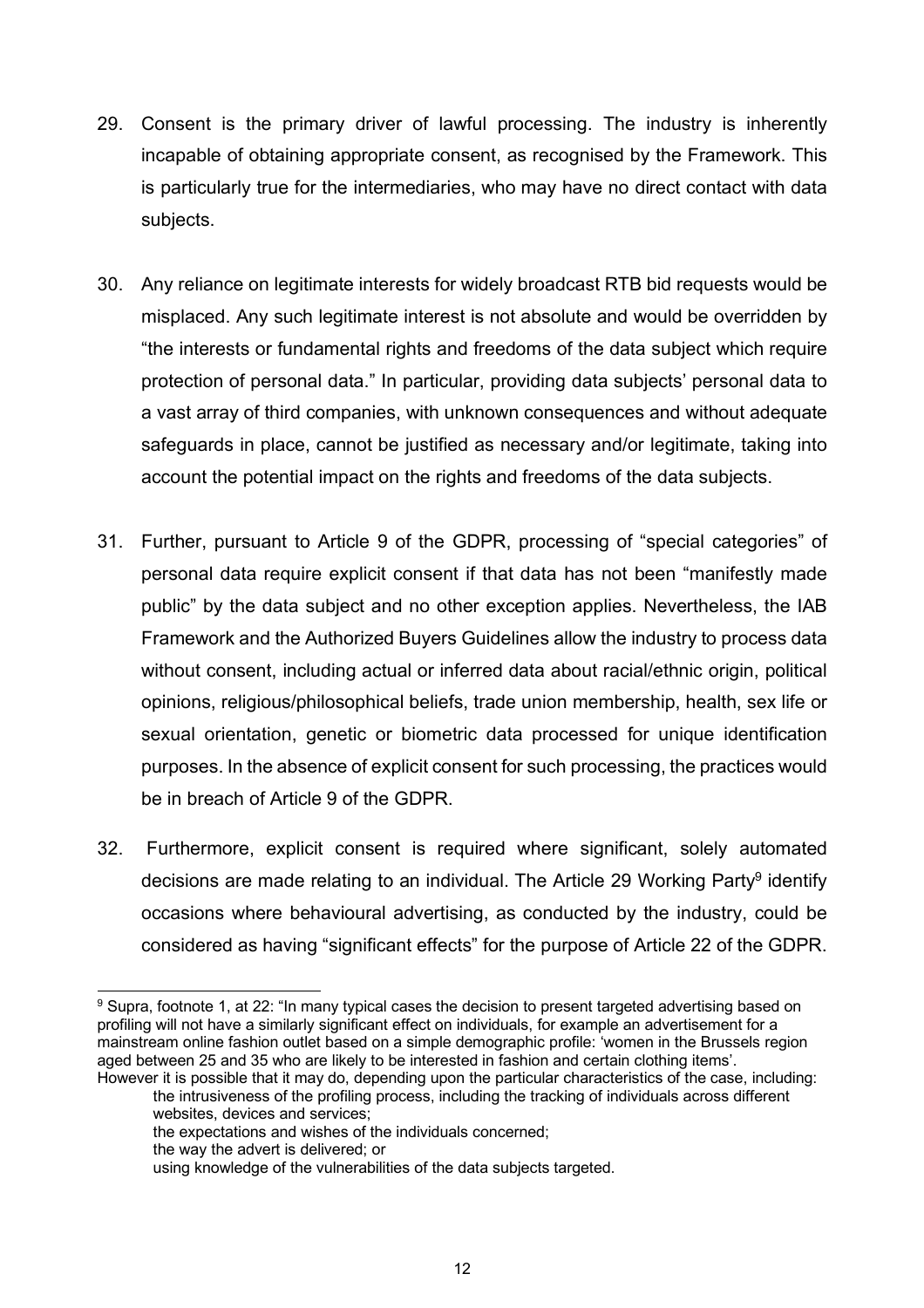This is particularly true where vulnerable individuals are targeted with services that may cause them detriment, such as gambling or certain financial products. The lack of ability to obtain this explicit consent represents a disregard for Article 22 of the GDPR.

33. There are accordingly concerns that the industry processes personal and special category data, without valid consent. Indeed, the Framework envisages a system in which data can be disseminated and broadcast without a data subject's consent. This is not lawful, nor in any event can this processing of data be described as 'fair' or 'transparent'.

## *iii. Adequacy, relevance and timing*

- 34. We have concerns as to whether the processing of data by the industry complies with Article 5(1)(c) of the GDPR, which requires personal data to be adequate, relevant and not excessive to the purpose or purposes for which they are processed. The number of recipients of the personal data, and the potential for that personal data to be further used by the recipients, gives rise to serious detrimental consequences.
- 35. Article 5(1)(e) further requires that personal data processed for any purpose or purposes shall not be kept for longer than is necessary for that purpose or those purposes. The Authorized Buyers Guideline envisages (although, owing to the lack of control, cannot guarantee) personal data being retained for 18 months. Data is therefore likely to be retained for long periods without any identifiable proper purpose.

## *iv. Data protection by design and default*

36. Behavioural advertising depends on the ability to single people out through the use of digital identifiers that are tied to devices (which today usually relate to a single individual), or link individuals across devices and contexts. These identifiers include web 'fingerprints', which relate to the unique set-up of individuals' devices and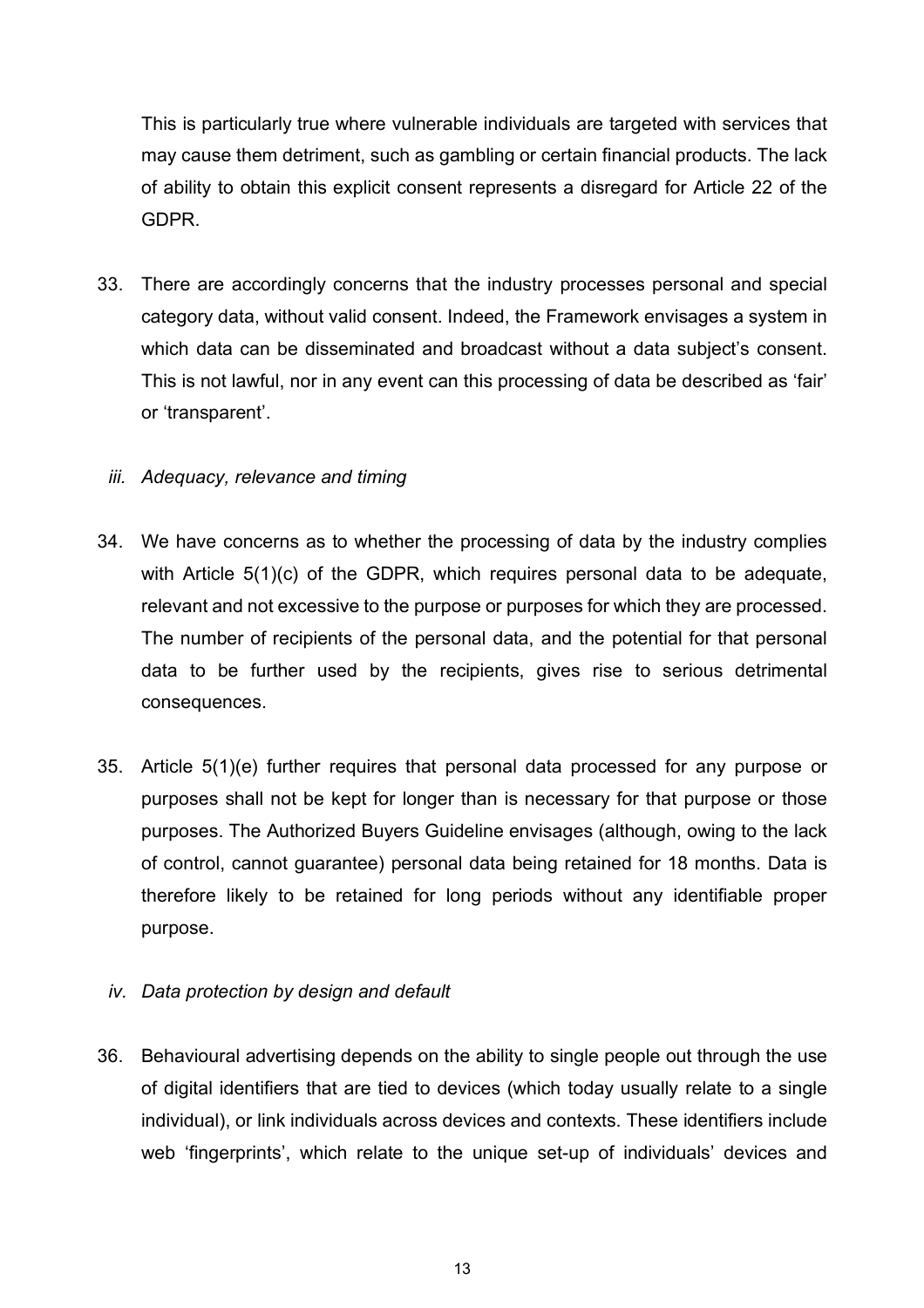cookies placed on devices, as elaborated in Dr Ryan's report. These identifiers are difficult for individuals to access or retrieve to manage their records with data controllers that hold their information, creating a significant imbalance, and significant barrier to data subjects being able to enforce important data protection rights such as access, erasure, objection, restriction of processing and portability.

- 37. This in turn highlights a broader concern relating to the overarching principle of fairness in the GDPR: controllers have easy access to identifiers to single individuals out, whereas those same individuals have no real ability to use or control those identifiers. This creates concerns, in particular, under Article 25 GDPR, data protection by design and by default, which imposes a positive obligation on data controllers to build data protection provisions, such as access or objection, into their processing activities and systems.
	- *v. Data protection impact assessment*
- 38. Given the breadth of personal data and special category data involved, together with the vast array of recipients of that data, the processing is likely to result in "a high risk to the rights and freedoms of natural persons." Accordingly, Article 35 demands appropriate data protection impact assessments. At present, so far as we are aware, no proper impact assessment has been carried out, or made public.

## **E. Jurisdiction**

39. The Commissioner has jurisdiction over the activities raised in these submissions and described in the Ryan Report.

#### *i. Processing of personal data*

40. Article 4 of the GDPR states that "personal data means any information relating to an identified or identifiable natural person." This includes "an online identifier" where it allows an individual to be identified, directly or indirectly. The European Court of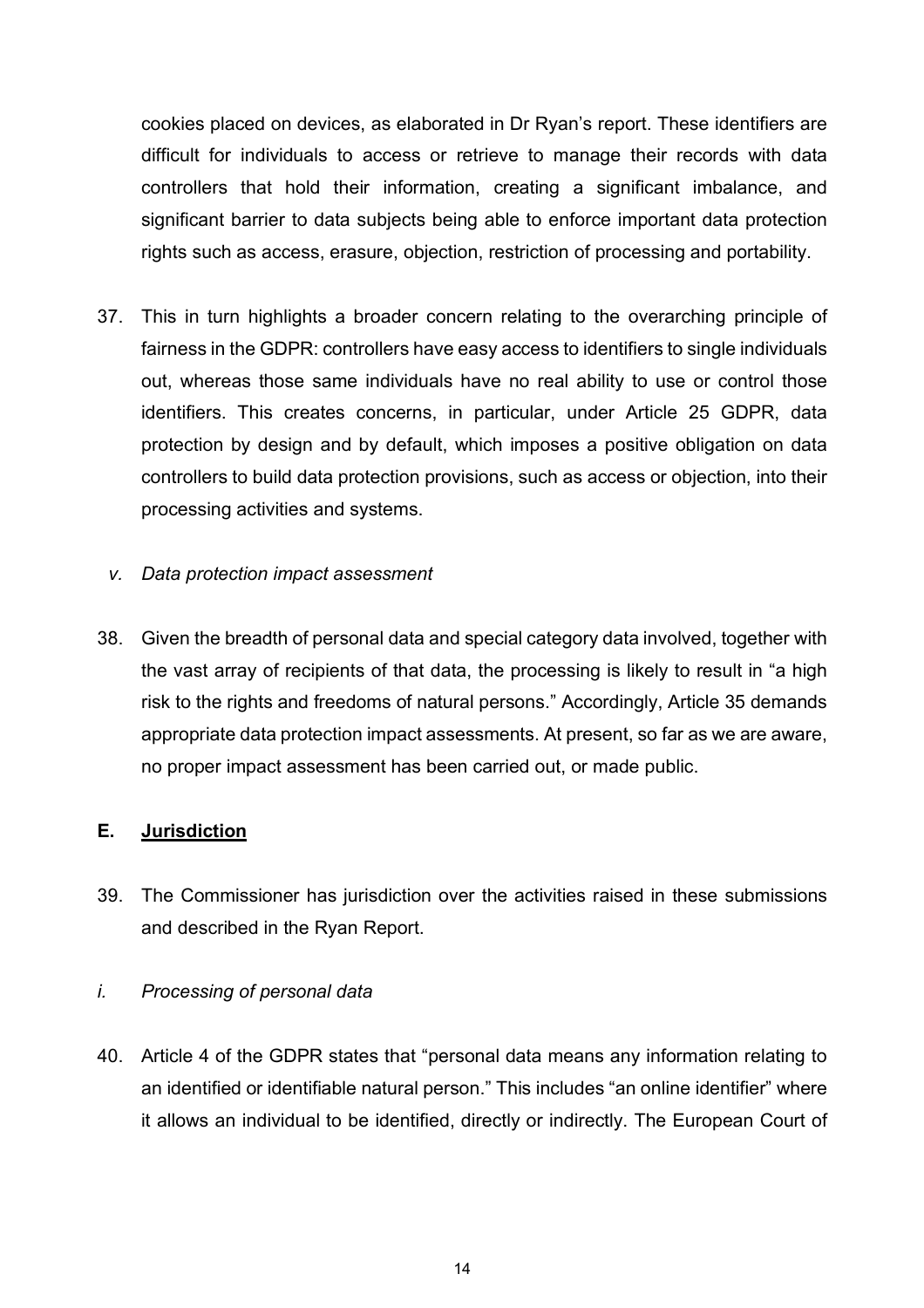Justice has confirmed that IP addresses can constitute personal data.<sup>10</sup> Furthermore, "pseudonymised" personal data will still be treated as personal data.

41. The dissemination and broadcasting of a data subject's personal data during the RTB process involves the processing of personal data, including IP addresses or more granular personal data such as location.

# *ii. Jurisdiction*

- 42. Both Mr Veale and Mr Killock are British citizens and resident in the United Kingdom.
- 43. Pursuant to Article 3 GDPR, the GDPR will apply to data controllers outside the EU where their processing relates to monitoring the behaviour of data subjects in the EU.
- 44. The industry acts to offer adverts to those within the relevant territory. As such, the place of establishment of the various companies involved is irrelevant to the scope of the GDPR and the ICO's jurisdiction.
- 45. Pursuant to Article 51 of the GDPR and section 115 of the Data Protection Act 2018, the ICO is the supervisory authority of the United Kingdom. The ICO's duties are demarcated in Article 57 and include general duties to monitor and enforce the application of the GDPR. To meet that task, the ICO is provided powers in Article 58 of the GDPR to "conduct investigations in the form of data protection audits".
- 46. The ICO is also tasked with handling complaints lodged by a data subject in accordance with Article 77. This complaint has been lodged by two data subjects resident in the United Kingdom.
- 47. A further complaint has been lodged with the Irish Data Protection Commissioner and further complaints are in the process of being lodged with other national supervisory authorities. Given the geographical scope of the issues and companies

 <sup>10</sup> Case C-582/14 *Breyer*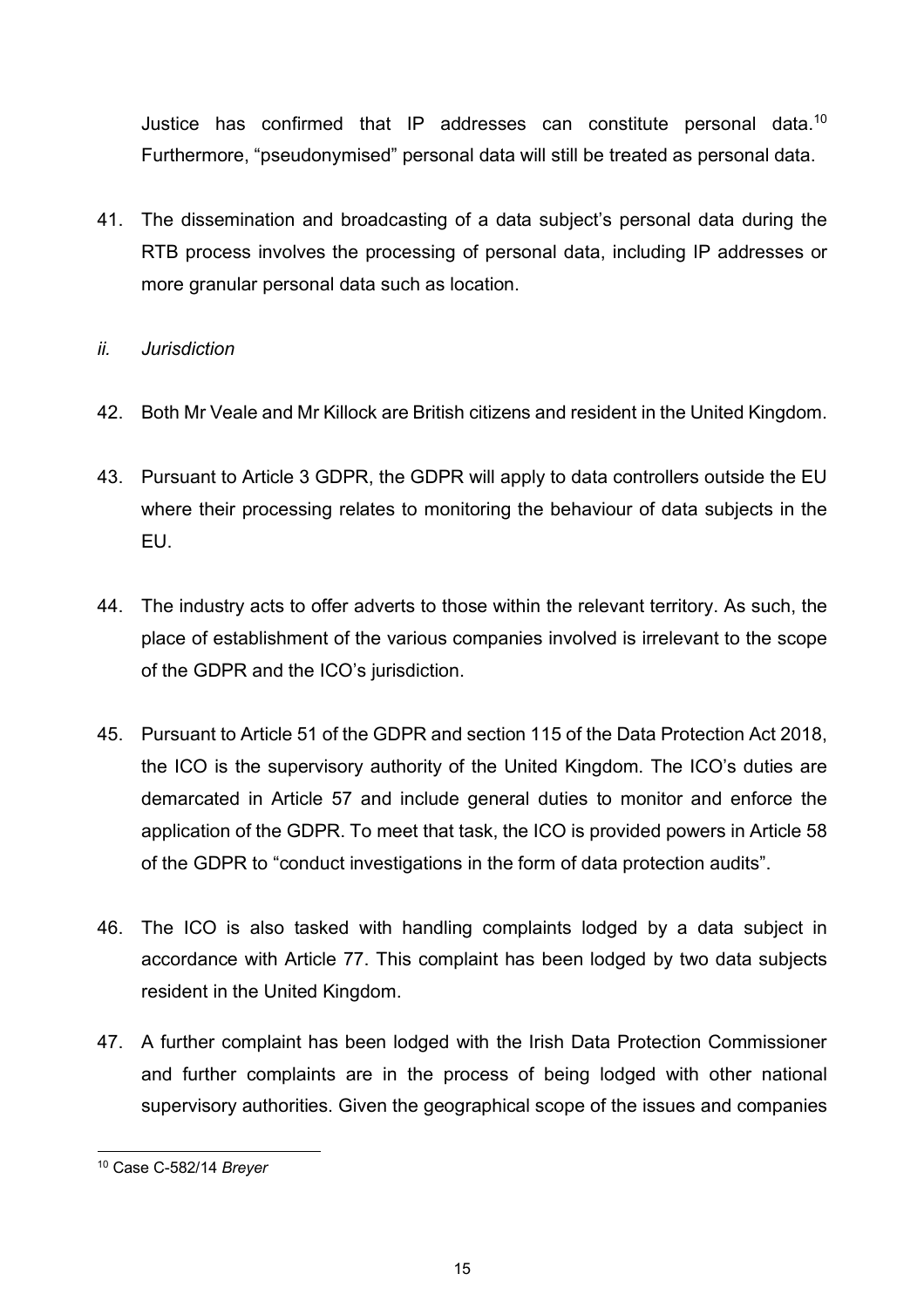raised in this complaint, it would be appropriate for a number of supervisory authorities to consider this issue in unison. We accordingly invite the ICO to liaise with other national supervisory authorities to conduct a joint investigation pursuant to Article 62 of the GDPR.

#### **F. Requests**

48. The Commissioner is in receipt of individual complaints from Mr Veale and Mr Killock. In addition to considering the individual complaint, we ask the ICO to take further steps within the Commissioner's power and mandate.

#### *i. Assessment notice*

- 49. Pursuant to section 146 of the DPA, the ICO is empowered to conduct assessment notices (equivalent to a data protection audit under Article 58(1)(b) of the GDPR). This includes the power to "require a controller or processor to permit the Commissioner to carry out an assessment of whether the controller or processor has complied or is complying with the data protection legislation." The ICO is given powers to support such assessment notices, including the power to consider documents and inspect the data processing that takes place. An assessment notice may be required, in the light of:
	- a. The lack of appropriate safeguards for the safety and integrity of that data
	- b. The dissemination of personal and special category data.
	- c. The questionable consent underpinning that dissemination
	- d. The lack of an impact assessment.
- 50. We invite the ICO to exercise these powers pursuant to section 146 of the DPA with respect to both the IAB Europe Framework and Google's Authorized Buyers. Given the impossibility for single data subjects to assess and ensure general compliance by the wider industry with its obligations, not least because of the scale and complexity surrounding its operations, it is a prime candidate for such an assessment.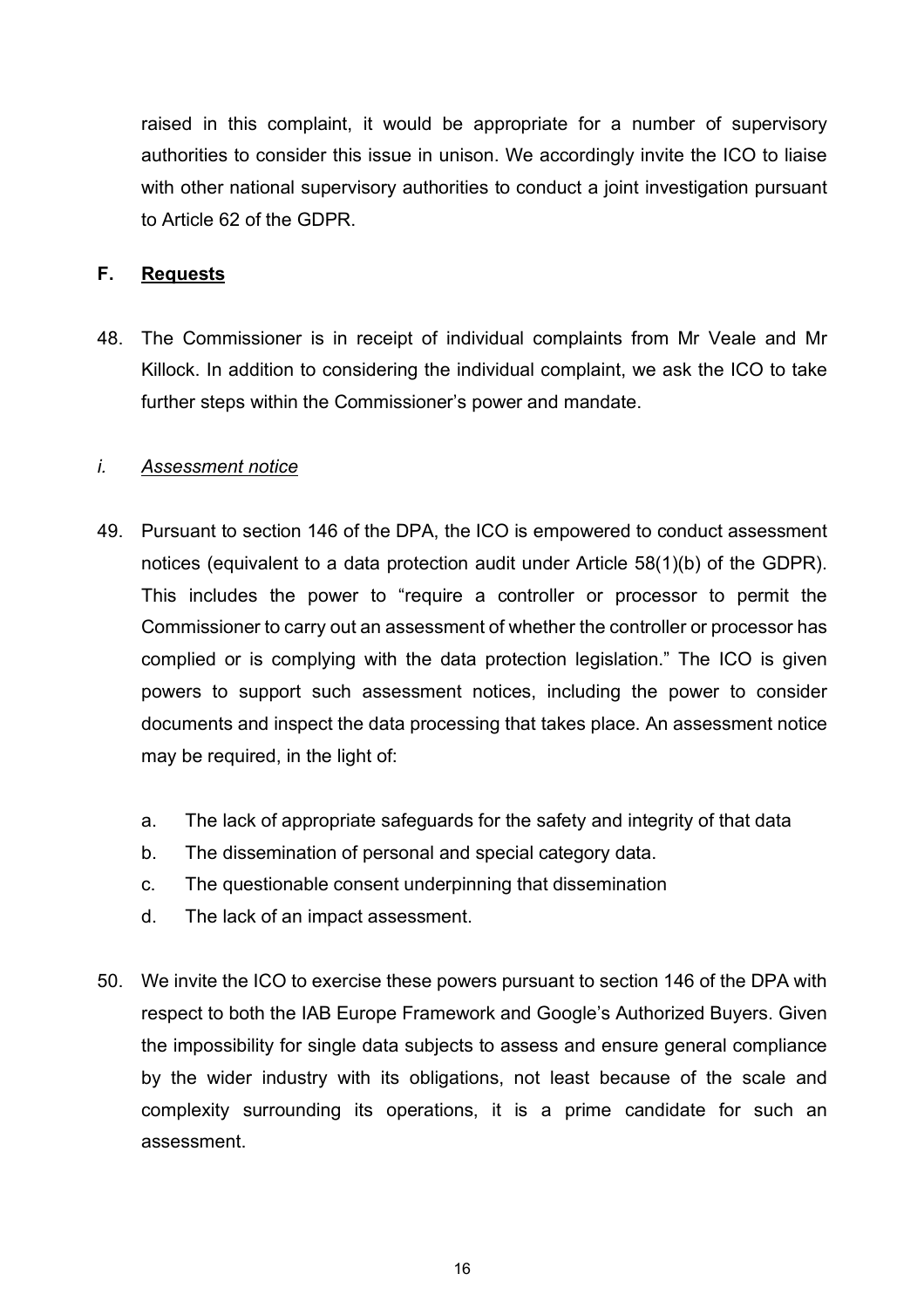## *ii. Code of practice*

- 51. Section 121 of the DPA also includes an obligation on the ICO to: *"prepare a code of practice which contains … such other guidance as the Commissioner considers appropriate to promote good practice in the sharing of personal data."* Subsection 5 defines the term "good practice in the sharing of personal data" as *"such practice in the sharing of personal data as appears to the Commissioner to be desirable having regard to the interests of data subjects and others, including compliance with the requirements of the data protection legislation".*
- 52. It is clear that the publicly documented activities of the industry, as detailed in the Dr Ryan Report, cry out for the provision of good practice guidance to that industry, to ensure that the DPA and GDPR is complied with and, accordingly, the rights of data subjects are upheld. Case-by-case action by individual data subjects cannot hope to address the wider public interest concerns surrounding the practices of the industry and the compliance industry in general. The Information Commissioner is invited and urged to act by producing good practice guidance specifically for this part of the profiling commercial sector.

#### *iii. Consensual audit*

53. Further, section 129 of the DPA allows the ICO to conduct a consensual audit. Given the widespread and systemic issues identified in these submissions and the report of Dr Ryan, we invite the ICO to exercise her powers under section 129 of the DPA and seek a consensual audit of the companies involved, to ensure good practice across the industry. Short of the exercise of these powers, the Commission is unlikely to solve what is an engrained and worsening problem. At the time of filing this complaint, we have also written to IAB Europe and Google Authorized Buyers to request their voluntary consent to such an audit.